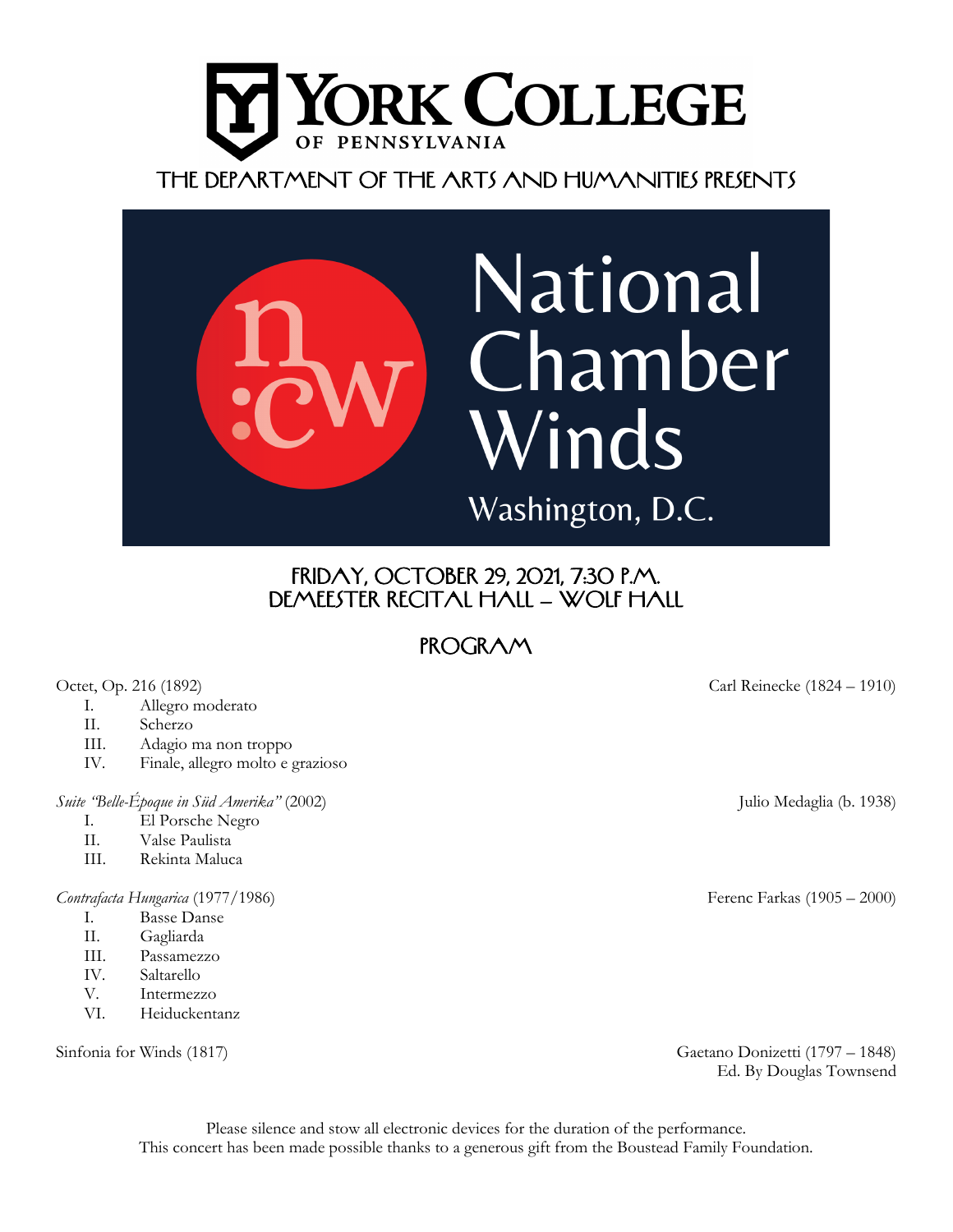## Program Notes and artist profiles

## **Octet, Op. 216**

Carl Reinecke, the precocious child of a provincial music teacher, was an accomplished violinist and violist. He was also among Germany's most prominent concert pianists. He had started composing at the age of seven, and continued throughout his long and enormously productive life, accumulating a catalogue of 288 opus numbers in all genres. Truly the complete musician, Reinecke also enjoyed a prominent and successful career as a conductor.

For composers of chamber music in the romantic era repertoire for pure wind ensembles was scarce. So Carl Reinecke's *Octet* for winds looms rather large in a sparse landscape, for it is a substantial, handsomely crafted work. The first movement is in the expected sonata-allegro form but in place of the expected slow movement, Reinecke continues with a scherzo of Mendelssohnian lightness and charm. The *Adagio* is laid out in three broad, sonorous climaxes, the last carried by the oboe. The following rondo provides the strongest possible contrast. It is a spirited romp led by the flute and clarinet, with opportunities for all to show their virtuosity and panache. (Program note by Fenwick Smith)

## Suite "Belle-Époque in Süd Amerika"

Julio Medaglia is a Brazilian composer, arranger, and conductor. Born in Sāo Paulo, he studied composition at the Musikhochschule in Freiburg, Germany and privately with Pierre Boulez, Karlheinz Stockhausen, and Sir John Barbirolli. He has contributed soundtracks for hundreds of Brazilian movies, plays, and television programs.

Madaglia composed the *Suite "Belle-Époque in Süd Amerika"* in 2002 for the Berlin Philharmonic Wind Quintet. Each of the suites three movements bears a dedication to a member of that quintet. The first movement is a sultry Brazilian tango in which the flute is featured extensively. The second movement is a waltz in D major in which the music alternates between fast and slow sections, then takes a brief trip to the relative major before closing again, gently, in minor. The final movement "Rekinta Maluca" is subtitled, in English, "Crazy baby-clarinet" and requires virtuosic E-flat clarinet playing.

## Contrafacta Hungarica

Ferenc Farkas (1905-2000) was one of Hungary's most important 20th-century composers. His works include over seven hundred opuses. He composed in all genres, opera, ballet, musicals and operettas, orchestral music, concertos, chamber music and sacred music. His wide literary culture enabled him to set words to music in 13 languages, stemming from about 130 writers and poets. The three components of Farkas's very personal musical language are Italian neoclassicism, Hungarian folk music and twelve-tone serialism. His style is characterized by melodic invention, clear forms, a sense of colour and proportion, and lively and spontaneous rhythm.

*Contrafacta Hungarica* was composed in 1977 and premiered on May 15<sup>th</sup> of that year in Bern, Switzerland by the Bern Wind Octet. The six movements are based on Medieval and Renaissance dances.

### **Sinfonia for Winds**

Domenico Gaetano Maria Donizetti was an Italian composer born in Bergamo in Lombardy. Over the course of his career, Donizetti wrote almost 70 operas many of which are still regularly performed today. In addition to his large oeuvre of operas, Donizetti wrote music of all kinds including songs, chamber music, piano music, and a large quantity of music for the church.

The *Sinfonia for Winds* has its origin in the composer's period of study in Bologna. The instrumentation is that of the traditional Classical era *harmoniemusik* ensemble (pairs of oboes, clarinets, horns, and bassoons) to which Donizetti added a single flute. After a brief, slow introduction the music unfolds at a brisk pace with beautiful, sweeping melodies and a transparency that shows the composer's command of writing for wind instruments. (Program notes from Wikipedia)

**Robert J. Ambrose, conductor –** Robert J. Ambrose is a versatile musician who pursues a wide range of professional activities. Ambrose currently serves as Director of Bands at Georgia State University, a research institution located in Atlanta. He is also Founder and Music Director of Ensemble ATL, the Atlanta Chamber Winds and the National Chamber Winds, Co-Founder of Bent Frequency Contemporary Music Ensemble, and Founder and Principal Guest Conductor of the Metropolitan Atlanta Youth Wind Ensemble. Ambrose studied at Boston College, Boston University, and Northwestern University, where he received the Doctor of Music degree in conducting. Ambrose is in demand as a conductor throughout the world and has conducted on four continents. Recent engagements include performances in Australia, Canada, Finland, Germany, Greece, Singapore, and Taiwan as well as across the United States. Dr. Ambrose has a particularly strong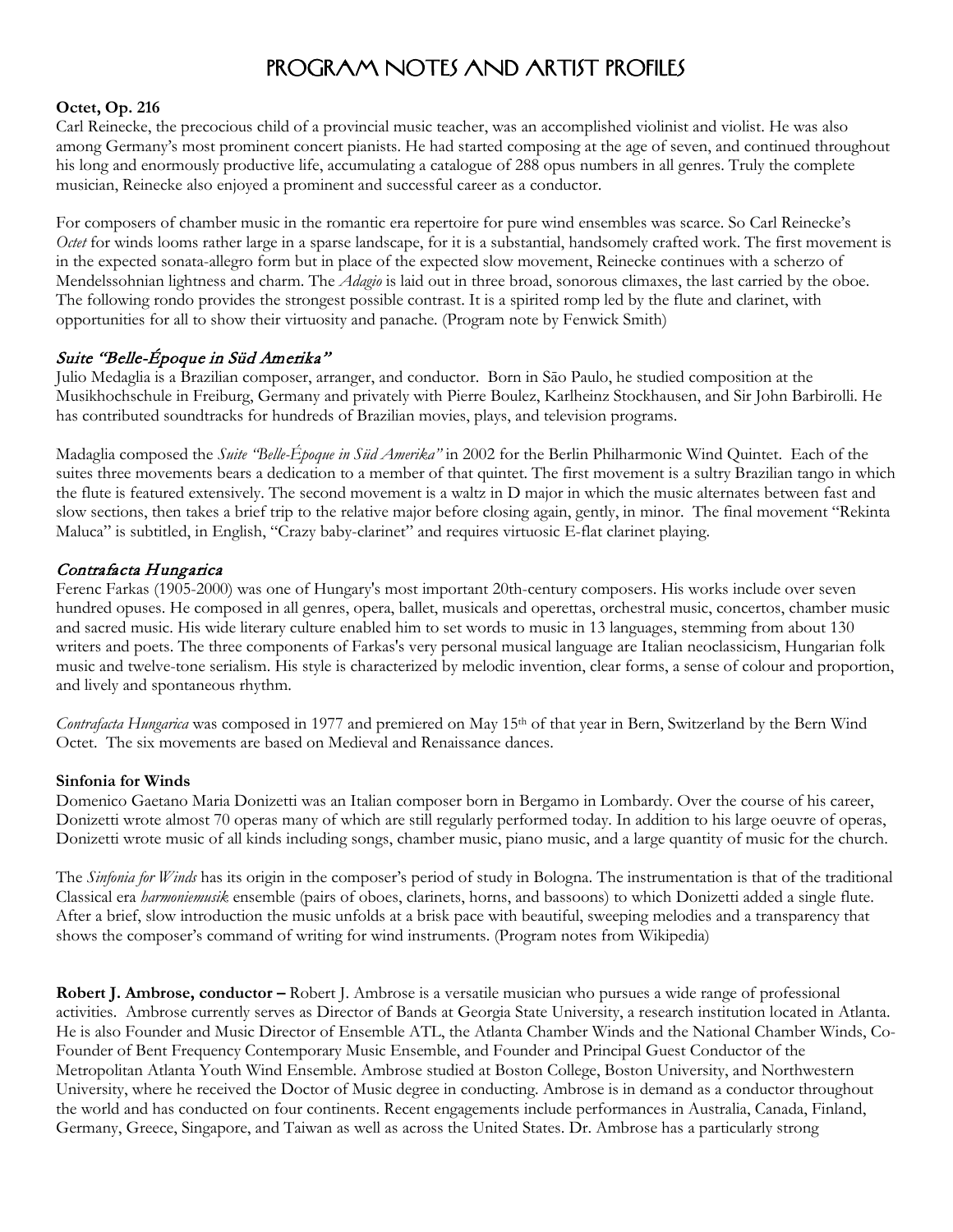relationship with the Finnish and Taiwanese music communities, having been engaged in those countries over two dozen times as a guest conductor, clinician, and lecturer.

**Dan Bowlds, bassoon –** Dan Bowlds is a native of Lexington, Kentucky and an avid UK basketball fan. He is a founder of the National Chamber Winds and is retired from the United States Army Field Band with over 24 years of active duty service. As a Musical Ambassador of the Army, Sergeant Major (retired) Bowlds performed in all 50 states, Canada, and Norway with the Concert Band and his woodwind quintet, Pentagon Winds. Before joining the Army, he earned a Master of Music degree at Kent State University He completed a Bachelor of Arts degree from Missouri Western State University, studying both voice and bassoon. Dan's teachers include Julie Gray, Don Wilkinson, Richard Yeager, Sharon Gray, David DeBolt, and Li

**Jihoon Chang, clarinet –** Jihoon Chang has recently retired from "The President's Own" United States Marine Band, where he was a soloist on their extensive 7-week national concert tour. In 2008, he performed John Williams' "The Tale of Viktor Navorski" from the film score, The Terminal, with the composer conducting in a gala 210th-anniversary concert at the Kennedy Center for the Performing Arts. In 2016, he gave a world premiere performance of Eric P. Mandat's "Parallel Histories" at the Capitol grounds and the Sylvan Theater by the Washington Monument. He has recently been appointed as contributing faculty at Dickinson College in Carlisle, PA.

**Pamela Daniels, flute –** Flutist Pamela Daniels is a member of The U.S. Army Field Band. Previously, Pam held the position of Principal Flute of the Cape Cod Symphony. She has also participated in numerous summer festivals and held fellowships at the Tanglewood Music Festival, Music Academy of the West, and National Orchestral Institute. Pam completed her Master of Music degree at the New England Conservatory of Music and her Bachelor of Music degree and Performer's Certificate at the Eastman School of Music. Her primary flute instructors include Elizabeth Rowe, Bonita Boyd, Paula Robison, and Judith Lapple.

**Shawn Hagen, horn –** Prior to joining The United States Army Band SFC Shawn Hagen served eight years with The United States Army Field Band, during which he performed across the US and abroad with the Concert Band and the Embassy Brass Quintet. When not in uniform, Hagen is active in the thriving music scene surrounding D.C. He frequently joins the sections with The Kennedy Center Opera House Orchestra and Musical Theater Orchestra. He has also performed with the National Symphony Orchestra, Baltimore Symphony Orchestra, Washington Concert Opera, Signature Theater, Apollo Chamber Orchestra, Harrisburg Symphony Orchestra, Alexandria Symphony Orchestra, Maryland Symphony Orchestra, and Annapolis Symphony Orchestra. Hagen is passionate about education. He served as horn professor at The Peabody Conservatory from 2012-2017. He was the brass coach for the Maryland Classic Youth Orchestra and has also taught at American University and The Bullis School. He serves as the Maryland state representative of the International Horn Society and frequently appears as a guest artist and adjudicator at horn workshops across the country.

**Yoshi Horiguchi, double bass –** Yoshi Horiguchi has been acclaimed by the Baltimore Sun for his ability to perform with a "dazzling display of dexterity and panache." Yoshi is an active double bassist, collaborator, pedagogue, and educator. Although classically trained, his endeavors span across a broad spectrum of genres having performed in concert halls with the National Philharmonic and Alarm Will Sound, hip-hop clubs with the Baltimore Boom Bap Society, dance halls with The Hungry Monks Swing Band, smoke-filled bars with Classical Revolution, and more. Yoshi is currently the bassist for the National Chamber Winds and a founding member of the award-winning Trio Jinx. He has collaborated with a broad range of artists such as Zuill Bailey, Judith Ingolfsson, Hal Robinson, Alex Fiterstein, Michael Kannen, Wendel Patrick, Shodekeh, Don Vappie, Tony Arnold, Lauren Ruth Ward, and more. Yoshi received the Bachelor of Music degree with honors in double bass performance and music education from the University of Maryland, Baltimore County. He earned the Master of Music degree in double bass performance from the Peabody Conservatory at the Johns Hopkins University and is currently pursuing his Doctorate of Musical Arts at Peabody.

**Christy Klenke, horn –** A native of Central Pennsylvania, Christy Klenke attended Duquesne University in Pittsburgh where she earned her bachelor's degree in music therapy. She studied horn performance at Yale University and the Peabody Conservatory. Klenke is currently a member of the U.S. Army Band "Pershing's Own" Ceremonial Band, a position she has held since 2014. Prior to this appointment she spent four years performing throughout the country as a member of the United States Army Field Band. Klenke is a Board Certified Music Therapist and enjoys integrating these skills with her work at "Pershing's Own."

**Melissa Lander, clarinet –** Clarinetist Melissa Johnson Lander has performed in some of the world's greatest concert halls from Carnegie Hall, Suntory Hall in Tokyo, and the Kennedy Center to many unique locales including Barrow, Alaska, the castle ruins in Heidelberg, and the Royal Norwegian Palace. As well as playing with the National Chamber Winds, Melissa is Principal Clarinet of the Maryland Winds, maintains a large private studio and enjoys returning each summer, as a faculty